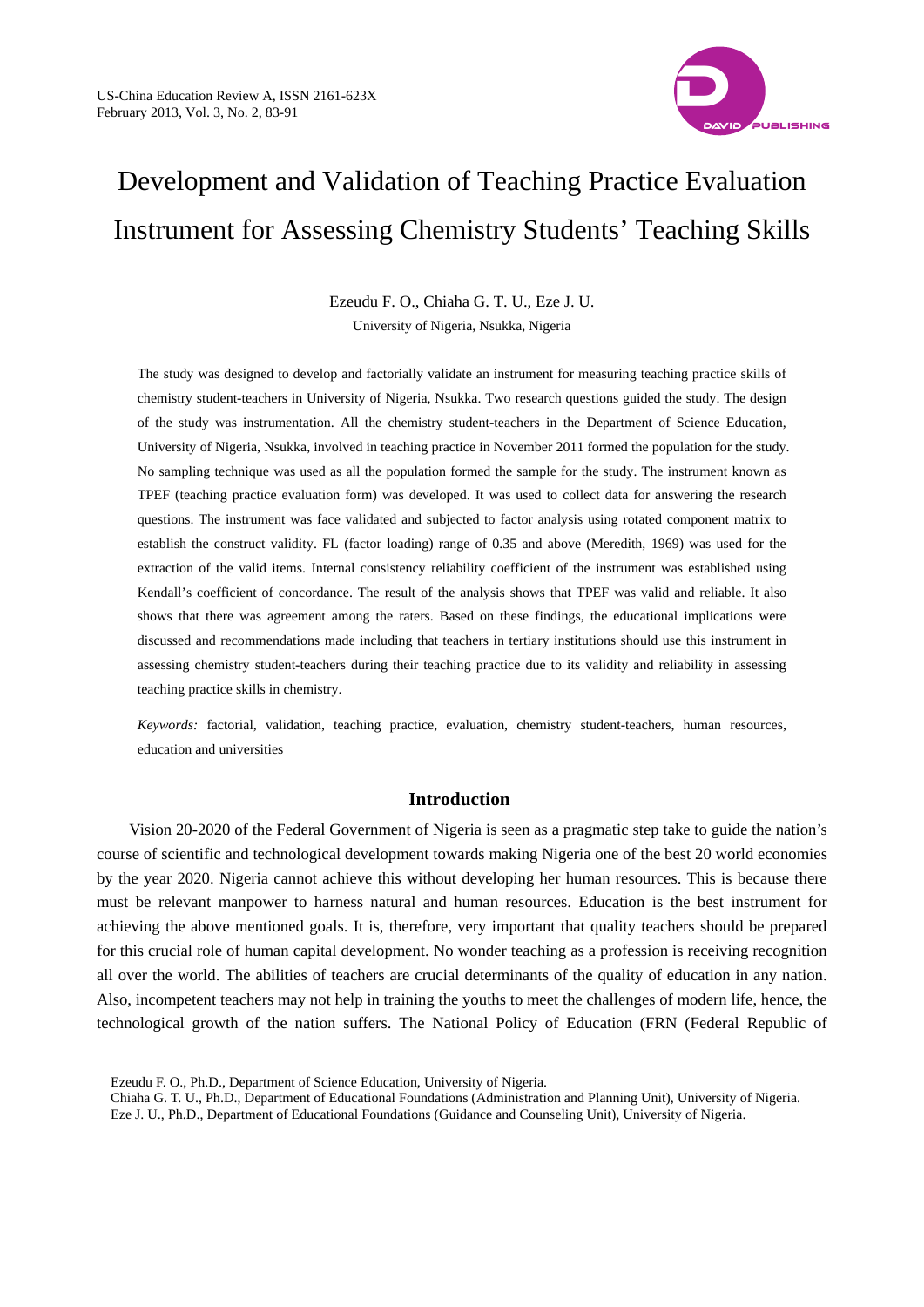Nigeria), 2004) stipulated that, no educational system can rise the quality of its teachers. Therefore, teachers ought to be sufficiently prepared to meet the modern demands of the teaching and learning processes.

Historical development of teacher education in Nigeria dates back to the colonial era when there was no specific institution for the training secondary school teachers (Mgbako-Ezennia, 1992). What existed were only institutions for preparing primary school teachers. As these primary school teachers with experience were promoted to Grade 1 they were sent to secondary schools to teach. Later, science graduates from colleges of arts, science, and technology and universities were posted to secondary schools to teach chemistry without prerequisite professional training. Presently, the National Policy on Education (FRN, 2004) stipulated that only graduates from faculties of education in universities are qualified to teach chemistry at the secondary school level.

Secondary school education constitutes a crucial stage in the preparation of manpower for technological and scientific advancement (Mgbako-Ezennia, 1992). Coupled with unemployment rate in the nation, the secondary school products must be guided and equipped with entrepreneurial skills and attitudes needed for self-employment. Chemistry is an important science subject that has much influence in enhancing entrepreneurial skills and attitudes (Ezeudu, 2008a; 2008b). Its importance in other fields of life cannot also be overemphasized. The obvious questions to be answered are: Are the methodological skills acquired by the chemistry teachers enough to successfully implement the national policy on education so as to produce youths that can push this nation forward technological and be self-sustained in life? Is Nigerian chemistry teachers' preparation able to produce highly personality and skilled teachers needed for effective teaching of chemistry in the secondary schools? Are the chemistry teachers prepared emphasizing quantity rather than quality and making a living rather than making a life? This latter question is very crucial because many people move into the teaching profession for the sole reason of making a living. Colleges of education and faculties of education of universities should prepare teachers with right attitudes, values, skills, and personalities needed for effective performance in the teaching profession. Since it is obvious that without quality teachers, the goals of the National Policy on Education (FRN, 2004) cannot be achieved and the Vision 20-2020 will not be actualized, then there is the need to look into the evaluation format used to assess chemistry student-teachers. This will ensure that quality chemistry teachers will go to the secondary schools to teach. It is, therefore, in order to produce quality chemistry teachers that this paper sought to develop and factorial validates TPEF (teaching practice evaluation form) for assessment of teaching practice skills of chemistry student-teachers.

Chemistry student-teachers in universities do their teaching practice in secondary schools with the sole aim of preparing for the teaching profession. Teaching practice occupies a very important position in teacher education programme in universities in Nigeria. Prior to the teaching practice exercise, students do micro-teaching as a course work. Also, they must have been taught how to write lesson notes and lesson plans. Micro-teaching is videoed to enable student-teachers self-evaluate their performances and progress. On posting, student-teachers firstly familiarize themselves with the schools and the principals. They are then assigned to classes. They then see the class teacher who will give them the scheme of work to be covered within the stipulated time. They learn from the class teachers, information about the ages of the students, specific problems of the students, abilities of the students, textbooks to be used, teaching aids required, and the timetable to be followed.

The student-teacher now prepares his/her lessons. This is where all that he/she learned theoretically are placed into practice. He/she must learn to write a good lesson plan that must involve the students, must be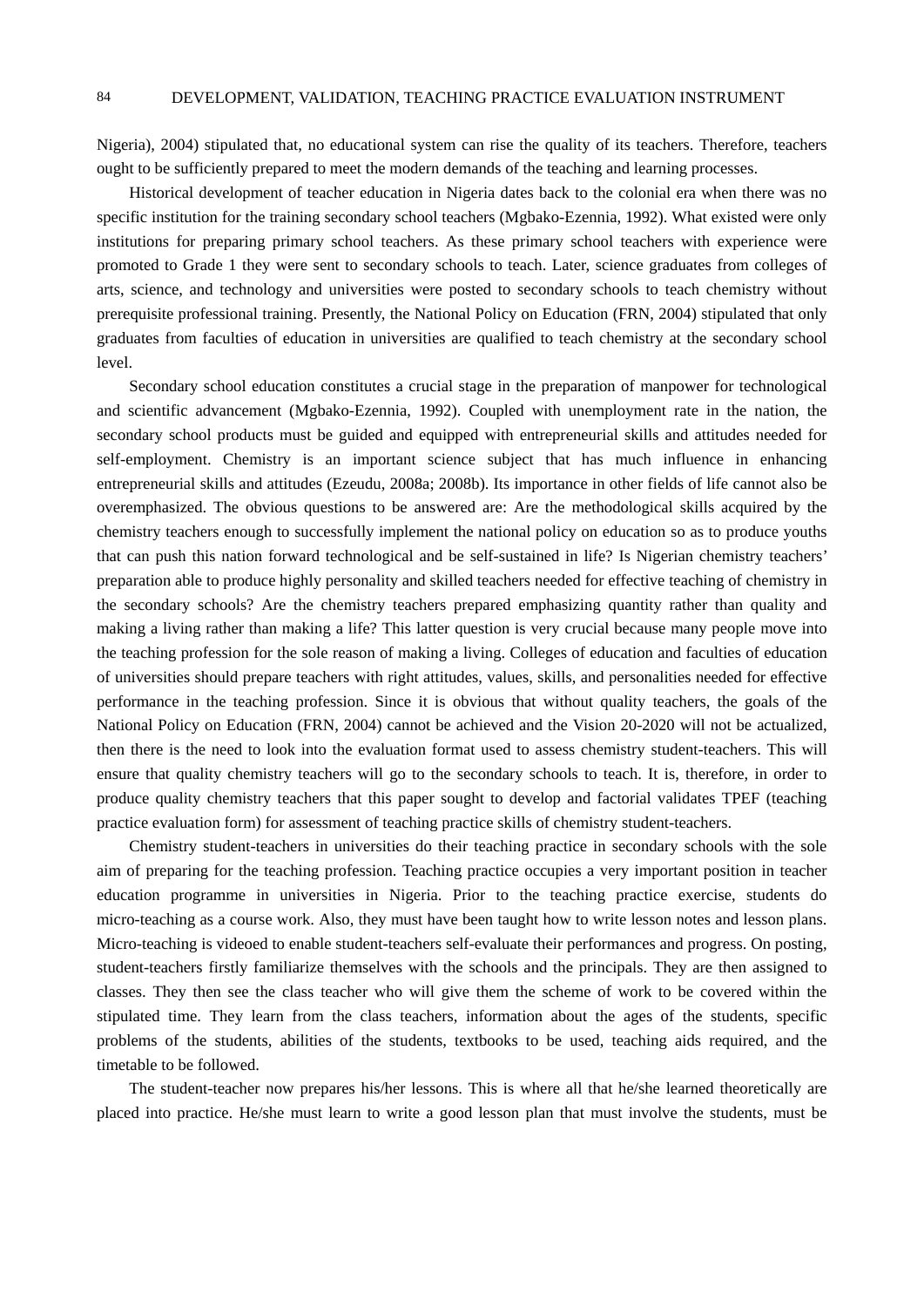interesting, putting effectively the teaching methods, teaching strategies, and instructional aids within the specified time. In preparation, he/she must make efforts to plan how to take care of individual differences of the students, giving assignments. The next stage is the teaching in the classroom and this is the teaching practice stage. This stage has steps. With appropriate comportment and the use of clear voice and appropriate languages, the student-teacher goes through introduction, presentation, assessment of his/her lesson, gives class work and assessments and marks them. He/she learns to draw back and evaluate his/her chalkboard writings and the visibility of his/her teaching aids to the students at the back of the classroom. The evaluation of the lesson would provide information to his/her success of the lesson, i.e., whether the specific objectives are achieved. Classroom teaching is not the only job of a teacher and so student-teachers should be trained by other teachers in the field in other activities which will prepare them for the future job ahead. Firstly, they should learn to be in school for a whole day. They should take part in all activities of the school like conducting morning assembly, sports/games, maintenance of chemistry laboratory, library, class register, and other boards. They should be involved in the preparation of timetable, sports, school clubs like debates, science quiz, etc.. They should pick up responsibilities of being a class teacher or day master which will involve activities during prep time. They should learn to prepare question papers for examinations, conduct examinations, mark the scripts, compile results, and enter marks in the students' report books.

As the student-teachers grow through experiences, they are visited by supervisors. The supervisors observe their lesson plans, give pre-supervision discussions that are meant to relax, create friendly environment, and give professional guides to the student-teachers. The supervisor now observes the student-teachers in the classroom noting the punctuality, introduction, presentations, evaluations, application of these (teaching methods, strategies, and aids), the composure, clarity of voice, the dress, the students' interest, the interaction of the students, the use of the chalkboard, and the attainment of the objectives. The supervisor not only evaluates the teaching during the lesson, but also guides and counsels the student-teachers. After the classroom teaching, the supervisor meets with the student-teachers for an exit interview involving a feedback in the whole exercise. The supervisor identifies the problems confronting each student and helps in solving them.

It is the evaluation of the teaching practice by the supervisor that motivates the researcher to develop and factorially validate an instrument for evaluating teaching practice of chemistry student teachers. Actually, there are evaluation forms available at the colleges of education and faculties of education of the universities but to the researcher's knowledge there is non-specifically made to evaluate chemistry student-teachers.

Instrument development is one of the essential processes of educational measurement and evaluation (Nworgu, 1992). This work is an instrumentation research which aims at developing an instrument for measuring the behavour of chemistry student-teachers while on the teaching practice. Some researchers have developed and validated some instruments. Ugwu (2009) developed and validated an instrument for the assessment of process skills acquisition in practical chemistry. Ezeanya (2004) developed and preliminarily validated a CAT (chemistry achievement test) for senior secondary schools. Most of these instruments were developed from chemistry content but none was done on the teachers' preparation.

## **Statement of the Problem**

Teaching practice is an activity which aims at preparing quality teachers. It is very necessary for prospective teachers to grow in the profession. It provides the opportunity for student-teachers to grow in the profession. Because of these vital role played by the teaching practice in the preparation of quality teachers,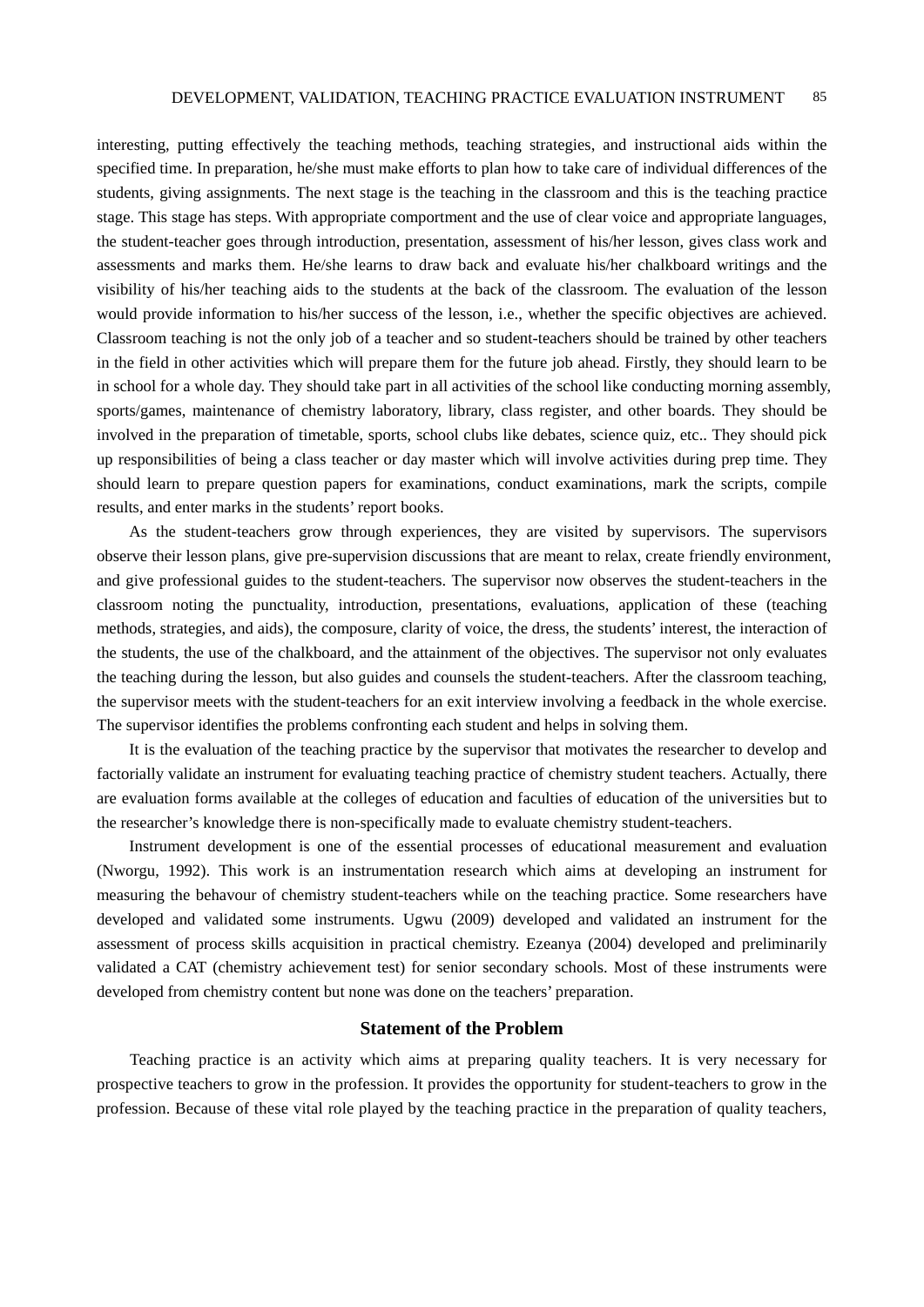### 86 DEVELOPMENT, VALIDATION, TEACHING PRACTICE EVALUATION INSTRUMENT

it becomes necessary that an appropriate format for the evaluation of chemistry student-teachers should be developed and validated. The need also arises, because to the researcher's knowledge, there is no evaluation form specifically developed for the chemistry student-teachers. Most teacher training institutions in Nigeria do not engage in micro-teaching for their students. Some do not video-filmed them and allow the student-teachers to grow through their own evaluation. The consequences of these are the responsibilities of the supervisors to see to their acquisition of professional skills are enormous. Above all, teaching practice score contributes to the overall score for graduation in the university. It carries a lot of load which is six credits and this is one of the highest credit loads. The supervisors are not serious and no particular guide has been used. Some scorers are meticulous while others do not go for supervision but give marks from their office. Considering the importance of teaching practice to the overall teaching career of students and its importance in human capital development, the researchers considered it necessary to develop an instrument that will guide supervisors to assess students' appropriate behaviors and uniformity. This work, therefore, sought to develop and factorially validate an instrument for evaluating teaching practice skills for chemistry student-teachers in universities in Nigeria.

#### **Research Questions**

The research questions are as follows:

 $(1)$  What is the construct validity of the instrument—TPEF developed?

(2) What is the inter-rater reliability coefficient of the instrument-TPEF?

This is an instrumentation research design, because it aims at developing and validating an instrument for assessing teaching practice skills of chemistry student-teachers in universities in Nigeria.

The area of the study is University of Nigeria, Nsukka, Enugu State, Nigeria. The choice of this area is proximity to the researchers and for effective control of the raters.

The population of the study consisted of five chemistry student-teachers in the Department of Science Education, University of Nigeria, Nsukka, involved in teaching practice in November, 2011.

For the sample and sampling technique, all the student-teachers (as mentioned in the population) were used for the study and so there was no sampling technique adopted.

The instrument for data collection was TPEF which was developed by the researchers. The researchers went through the existing teaching practice forms used in assessing teaching practice in universities and drafted the instrument. The researchers took the instrument to some experienced chemistry teachers in higher institutions, some experts in science education, and some measurement and evaluation experts who gave some advice and made some comments on the instrument. Their comments helped to restructure the TPEF.

The instrument was trial tested on five chemistry student-teachers in the Department of Science Education, University of Nigeria, Nsukka doing the teaching practice in May 2010. Five lecturers from science education rated the students using TPEF during the teaching practice. The scores of the lecturers were used to establish the validity of the instrument and the inter-rater reliability coefficient of the instrument.

The data collected were analyzed based on each research question. Research question 1 was answered using factor analysis while Kendall's coefficient of concordance was used to answer research question 2.

#### **Results**

Research question 1: What is the construct validity of the instrument—TPEF developed?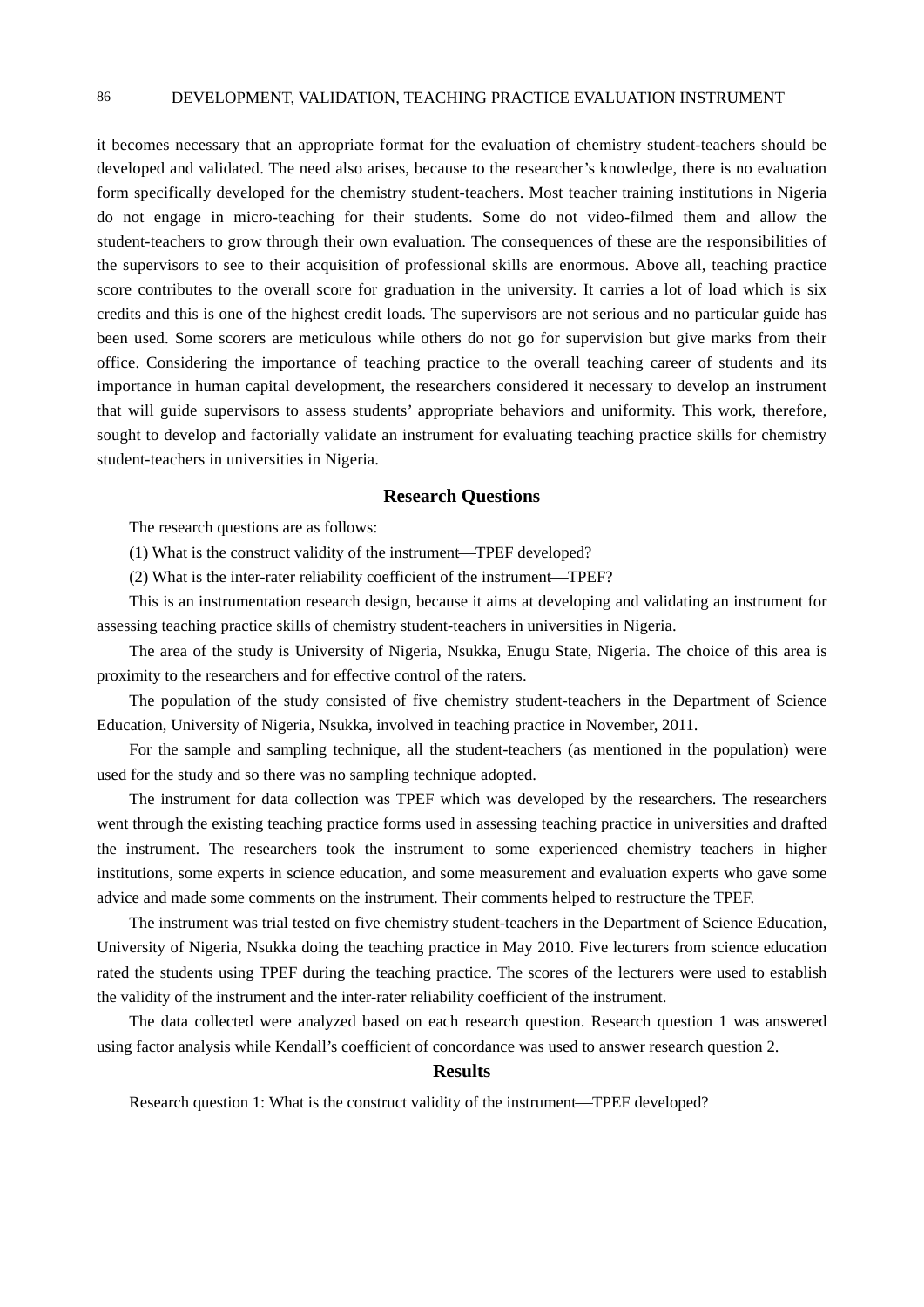|                         |         |              | Rotated component matrix <sup>a</sup> | Component       |                          |                                |                                   |
|-------------------------|---------|--------------|---------------------------------------|-----------------|--------------------------|--------------------------------|-----------------------------------|
|                         |         | $\mathbf{1}$ | $\sqrt{2}$                            | Impure<br>items | Complex<br>items         | Total No. of items<br>selected | Total No. of items not<br>settled |
|                         | Item 1  | 0.499        | 0.072                                 |                 |                          |                                |                                   |
|                         | Item 2  | 0.633        | 0.230                                 |                 |                          |                                |                                   |
| Teacher's               | Item 3  | 0.142        | 0.473                                 |                 |                          | 3                              |                                   |
| personality             | Item 4  | 0.053        | 0.409                                 |                 |                          |                                |                                   |
|                         | Item 5  | $-0.149$     | 0.669                                 |                 |                          |                                |                                   |
|                         | Item 6  | $-0.023$     | 0.787                                 |                 |                          |                                |                                   |
|                         | Item 7  | $-0.027$     | 0.666                                 |                 |                          | 6                              |                                   |
| Preparation             | Item 8  | 0.462        | 0.330                                 |                 |                          |                                |                                   |
|                         | Item 9  | 0.573        | 0.296                                 |                 |                          |                                |                                   |
|                         | Item 10 | 0.075        | 0.488                                 |                 |                          |                                |                                   |
|                         | Item 11 | 0.542        | 0.060                                 |                 |                          |                                |                                   |
|                         | Item 12 | 0.280        | 0.695                                 |                 |                          |                                |                                   |
|                         | Item 13 | 0.604        | 0.273                                 |                 |                          |                                |                                   |
|                         | Item 14 | 0.625        | 0.282                                 |                 |                          |                                |                                   |
|                         | Item 15 | 0.448        | 0.292                                 |                 |                          |                                |                                   |
|                         | Item 16 | 0.417        | 0.157                                 |                 |                          |                                |                                   |
| Presentation            | Item 17 | 0.818        | 0.068                                 |                 |                          |                                |                                   |
|                         | Item 18 | 0.182        | 0.338                                 | 1               |                          | 11                             | 1                                 |
|                         | Item 19 | 0.139        | 0.403                                 |                 |                          |                                |                                   |
|                         | Item 20 | 0.250        | 0.596                                 |                 |                          |                                |                                   |
|                         | Item 21 | 0.370        | $-0.013$                              |                 |                          |                                |                                   |
|                         | Item 22 | 0.757        | $-0.056$                              |                 |                          |                                |                                   |
|                         | Item 23 | 0.527        | $-0.084$                              |                 |                          |                                |                                   |
| Class                   | Item 24 | 0.505        | 0.401                                 |                 | $\mathbf{1}$             | 3                              | $\mathbf{1}$                      |
| management              | Item 25 | 0.615        | 0.049                                 |                 |                          |                                |                                   |
|                         | Item 26 | 0.178        | 0.322                                 |                 |                          |                                |                                   |
| Communication<br>skills | Item 27 | 0.276        | 0.326                                 | $\overline{c}$  |                          |                                | $\overline{2}$                    |
|                         | Item 28 | 0.141        | 0.778                                 |                 |                          |                                |                                   |
| Evaluation              | Item 29 | 0.433        | 0.214                                 | $\blacksquare$  | $\overline{\phantom{a}}$ |                                |                                   |
| Total                   |         |              |                                       | 3               | $\mathbf{1}$             | 25                             | $\overline{4}$                    |

|  | Summary of Factor Analysis of the Items of TPEF and Factor Loadings |  |  |  |  |
|--|---------------------------------------------------------------------|--|--|--|--|
|--|---------------------------------------------------------------------|--|--|--|--|

Table 1

*Notes*. Extraction method: Principal component analysis; Rotation method: Varimax with Kaiser normalization; <sup>a</sup> Rotated Component Matrix is one of the ways of running factor analysis. It is done by subjecting your scores to computer for analysis.

It is important to note that:

(1) FL (factor loading) range used in selection is 0.35 and above (Meredith, 1969);

(2) Items without any FL up to 0.35 is considered factorial impure and not selected;

(3) Any item with FL of 0.35 and above on more than one factor is considered factorial complex and not selected.

Table 1 shows the summary of factor analysis of which rotated component matrix shown in Appendix. From Table 1, a total of three items were impure, one item was complex, and 25 items were selected.

A total of 25 items were selected for having FL of 0.35 and above. Items 18, 26, and 27 were not selected being factorial impure and item 24 was not selected for being factorial complex. Thus, four items were not selected.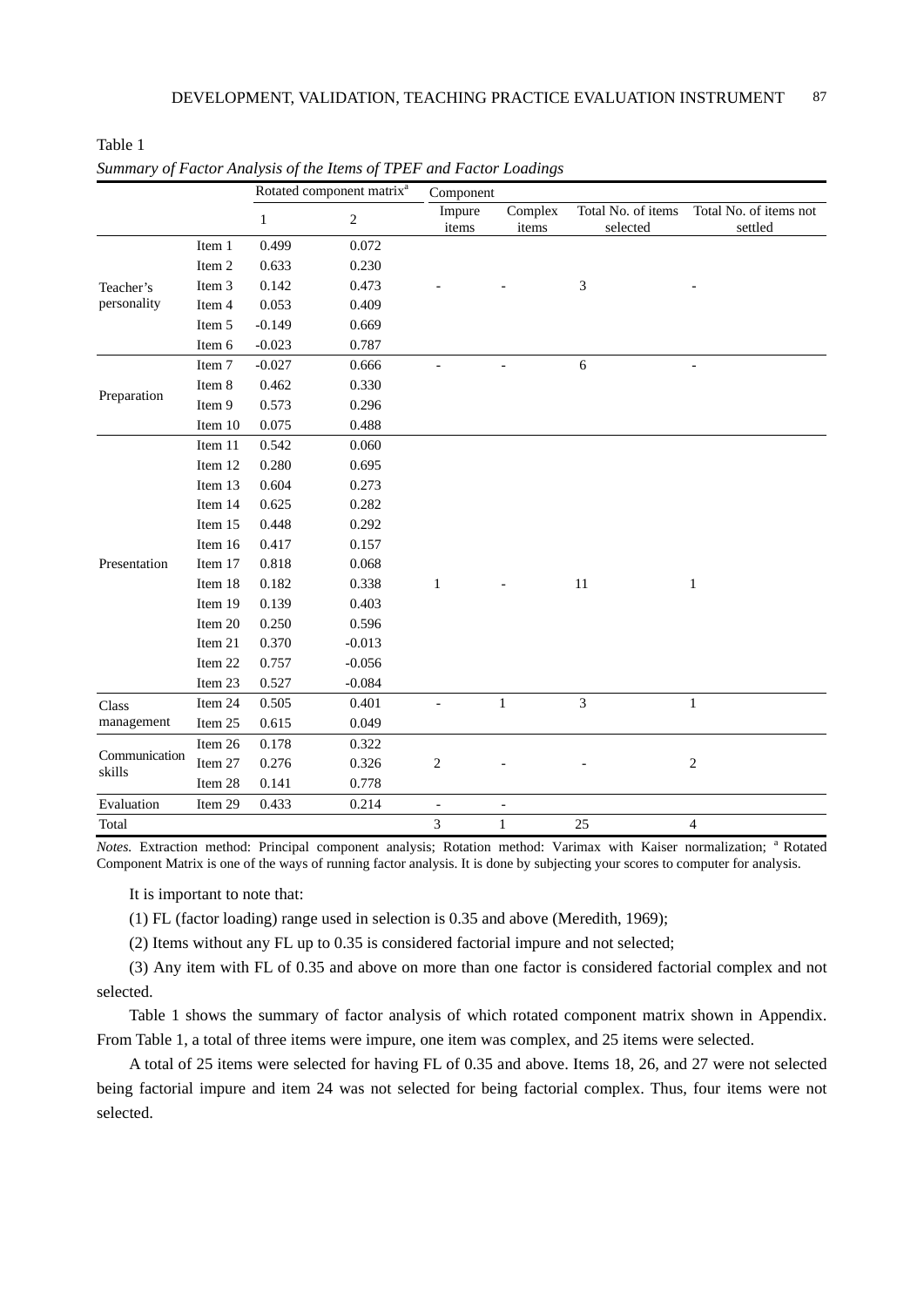Research question 2: What is the inter-rater reliability coefficient of the instrument—TPEF developed?

Table 2

*Kendall's Coefficient of Concordance Showing the Summary of Inter-rater Reliability Coefficient of TPEF*  (1)

| $\sim$          |           |
|-----------------|-----------|
| Rank            | Mean rank |
| Item 1          | 19.20     |
| Item 2          | 18.10     |
| Item 3          | 15.52     |
| Item 4          | 13.88     |
| Item 5          | 13.98     |
| Item 6          | 14.94     |
| Item 7          | 10.70     |
| Item 8          | 12.80     |
| Item 9          | 9.88      |
| Item 10         | 13.38     |
| Item 11         | 15.84     |
| Item 12         | 12.40     |
| Item 13         | 15.80     |
| Item 14         | 15.58     |
| Item 15         | 11.10     |
| Item 16         | 16.12     |
| Item 17         | 20.54     |
| Item 18         | 12.14     |
| Item 19         | 14.32     |
| Item 20         | 13.90     |
| Item 21         | 12.10     |
| Item 22         | 15.20     |
| Item 23         | 16.58     |
| Item 24         | 15.52     |
| Item 25         | 14.42     |
| Item 26         | 17.08     |
| Item 27         | 18.14     |
| Item 28         | 16.58     |
| Item 29         | 19.26     |
| (2)             |           |
| Test statistics |           |
| $\cal N$        | $25\,$    |
| Kendall's $W^a$ | 0.839     |
| Chi-square      | 97.209    |
| $d\!f$          | $28\,$    |
| Asymp. sig.     | 0.072     |

Note.<sup>a</sup> Kendall's coefficient of concordance.

From Table 2, the Kendall's coefficient of concordance was 0.839. This is high indicating that there is agreement among the raters, and therefore, the instrument has score reliability.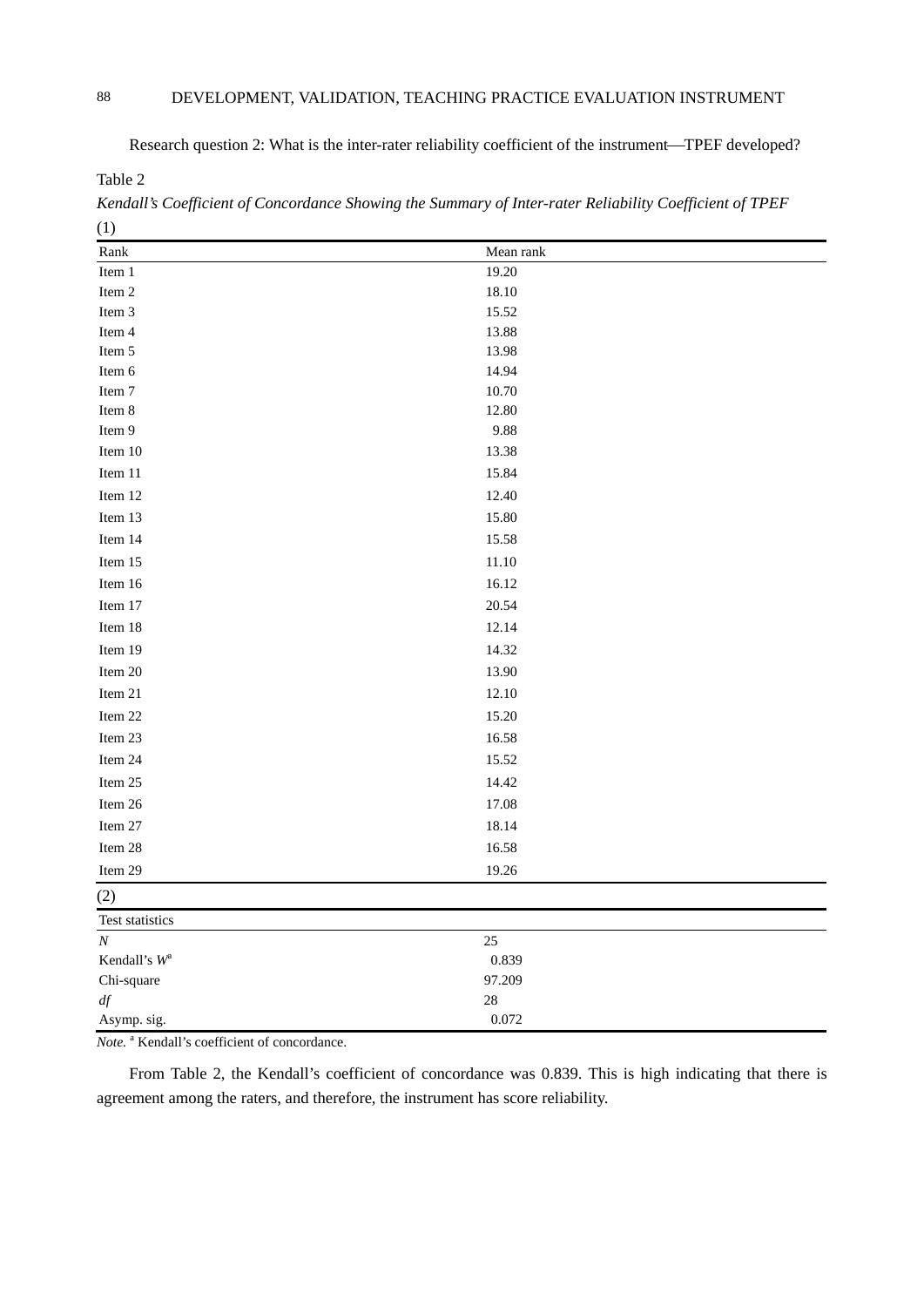### **Discussion**

As shown in Table 1, the factorial validity (FLs) of the 25 items of TPEF ranges from 0.35 and above. This is an indication that the 25 items are valid to evaluate teaching practice skills of chemistry student teachers in tertiary institutions in Nigeria. This is in line with Meredith (1969) who recommended a FL of 0.36 and above as minimum for accepting any item as valid. This, therefore, implies that the items of TPEF are adequate and representative of the various constraints of chemistry student-teachers in respect to teaching practice skills. It means that skills acquired by chemistry student-teachers during the teaching practice can now be identified and scored.

The results of this study have shown that TPEF has high inter-rater reliability coefficients, and therefore, reliable and can be used to measure teaching practice skills. As shown in Table 2, the overall inter-rater reliability coefficient of all the factors of TPEF is 0.839. These values indicate that there is agreement in the scoring pattern of the five different scorers. This implies that teachers can use TPEF in scoring teaching practice skills of chemistry student-teachers without differences in their scores. In other words, the use of this instrument will help teachers score students on the skills acquired and the level of acquisition thereby finding out the extent of attainment of the goals of the teaching and invariably the effectiveness of the technique used. The inter-rater reliability coefficient of this instrument is considered adequate enough for use by teachers to effectively score chemistry students-teachers during the teaching practice without much difference in their scores.

#### **Conclusion**

The following conclusions are drawn from the findings of the study:

(1) The 25 items of TPEF were found valid for assessing chemistry student-teachers on teaching practice skills acquisition;

(2) The inter-rater reliability analysis of TPEF using Kendall's coefficient of concordance (*w*) indicates that TPEF has inter-rater reliability index of 0.839 indicating that there is agreement among the raters.

## **Educational Implications of the Findings**

The findings of this study showed that the 25 items of TPEF are valid constructs with respect to skill acquisition of chemistry student-teachers during the teaching practice. This implies that the instrument has construct validity with respect to teaching practice skills and so can measure the skills exhibited by these students to an appreciable degree. It means that the skills exhibited by chemistry student-teachers can be identified and scored.

The implication to teachers is that when assessing skills exhibited by chemistry student-teachers, the teachers' choice of assessment instrument should be guided by the ability to the instrument to assess not only the product but the process that is involved in achieving the product, identifying and scoring the skills exhibited by the practicing teachers. This quality inherent to the instrument will help teachers to identify and score the skills exhibited by the student-teachers to an appreciable level of accuracy.

The fact that TPEF has high inter-rater reliability coefficient implies that they are consistent and reliable in measuring skills exhibited by chemistry student-teachers during the teaching practice. This, therefore, implies that teachers can adopt this instrument for uniformity and reliability of their results. Teachers should also learn the skills of developing instrument for evaluation knowing the importance of valid and reliable instrument.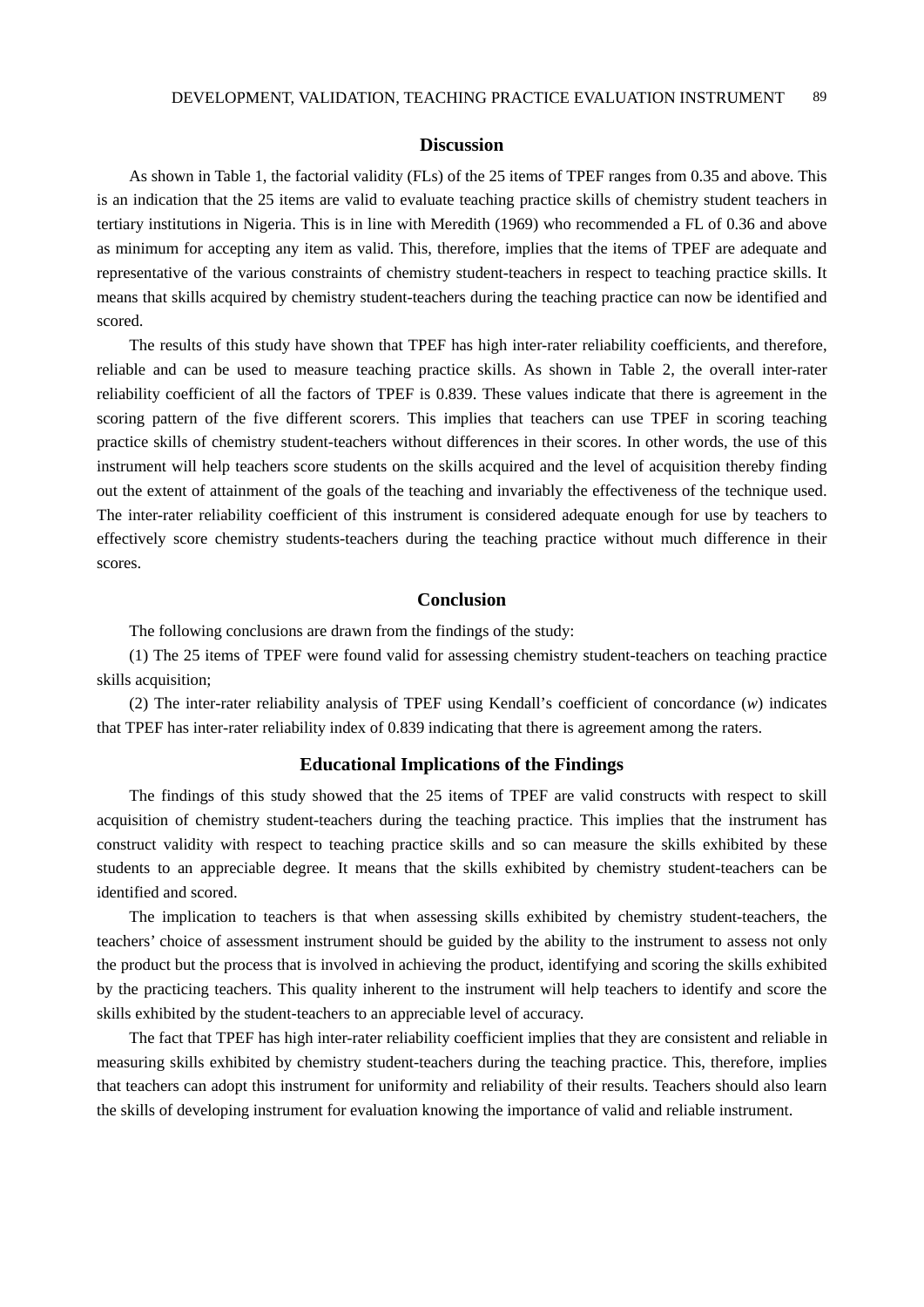#### **Recommendations**

Based on the findings of this study, the researchers recommend that:

(1) Teachers in tertiary institutions should adopt this instrument in assessing their chemistry student-teachers during their teaching practice;

(2) A training workshop could be organized for teachers in tertiary institutions on how to use the instrument to rate chemistry student-teachers during the teaching practice;

(3) Further studies should be done in other institutions where chemistry students are trained to develop instrument to assess their teaching practice skills.

#### **References**

- Eau, C. (2010). *Teacher qualities*. University of Wisconsin. Retrieved May 2, 2012, from http://www.uwec.edu/career/ students/jobsearch/teachrs/teachingqualities.htm
- Eya, P. E., & Nze. (1999). *Methods in teaching*. Enugu: Pymonal Printing and Publishing Co..
- Ezeanya. (2004). Development and preliminary validation of chemistry achievement test (CAT) for senior secondary schools (Unpublished M.Ed. thesis, University of Nigeria, Nsukka).
- Ezeudu, F. O. (2008a). Restructuring our science, technology and mathematics (STM) education for entrepreneurship. *The 49th Annual Conference Proceedings of Science Teachers Association of Nigeria* (pp. 268-272), Science Teachers Association of Nigeria, Nigeria.
- Ezeudu, F. O. (2008b) Entrepreneurial training as pre-retirement preparation for chemistry teachers. *Journal of Educational Foundations (JEF), 5*(1), 186-190.

FRN (Federal Republic of Nigeria). (2004). *National policy on education*. Lagos: NERDC Press.

*Leadership skills*. (2013). Retrieved from http://www.brianstormdynamics.com.customizable

Meredith, G. N. (1969). Dimensions of faculty of course evaluation. *Journal of Psychology, 73*, 27-32.

Mgbako-Ezennia, R. C. (1992). Teacher training for the secondary school system: Challenges beyond the 1990s. *The Nigerian Teachers Today, 1*(2), 34-39.

- Nworgu, B. G. (1992). Theoretical foundations of achievement testing. In B. G. Nworgu (Ed.), *Educational measurement and evaluation: Theory and practice*. Nsukka: Hallman Publishers.
- Ugwu, A. N. (2009). Development and validation of an instrument for the assessment of science process skills acquisition in practical chemistry (Unpublished Ph.D. dissertation, University of Nigeria, Nsukka).

#### **Appendix**

| <b>Department of Science Education,</b>                         |
|-----------------------------------------------------------------|
| <b>Faculty of Education,</b>                                    |
| University of Nigeria, Nsukka                                   |
| <b>Teaching Practice Evaluation Form for Chemistry Students</b> |
|                                                                 |
|                                                                 |
|                                                                 |
|                                                                 |
|                                                                 |
|                                                                 |

#### **Instruction**

1. Observe the student-teacher and the pupils carefully during the lesson and complete this evaluation form while the lesson is going on by putting tick in the space at point which most closely indicates your view of the student-teacher's performance.

2. Score only those numbered in alphabets.